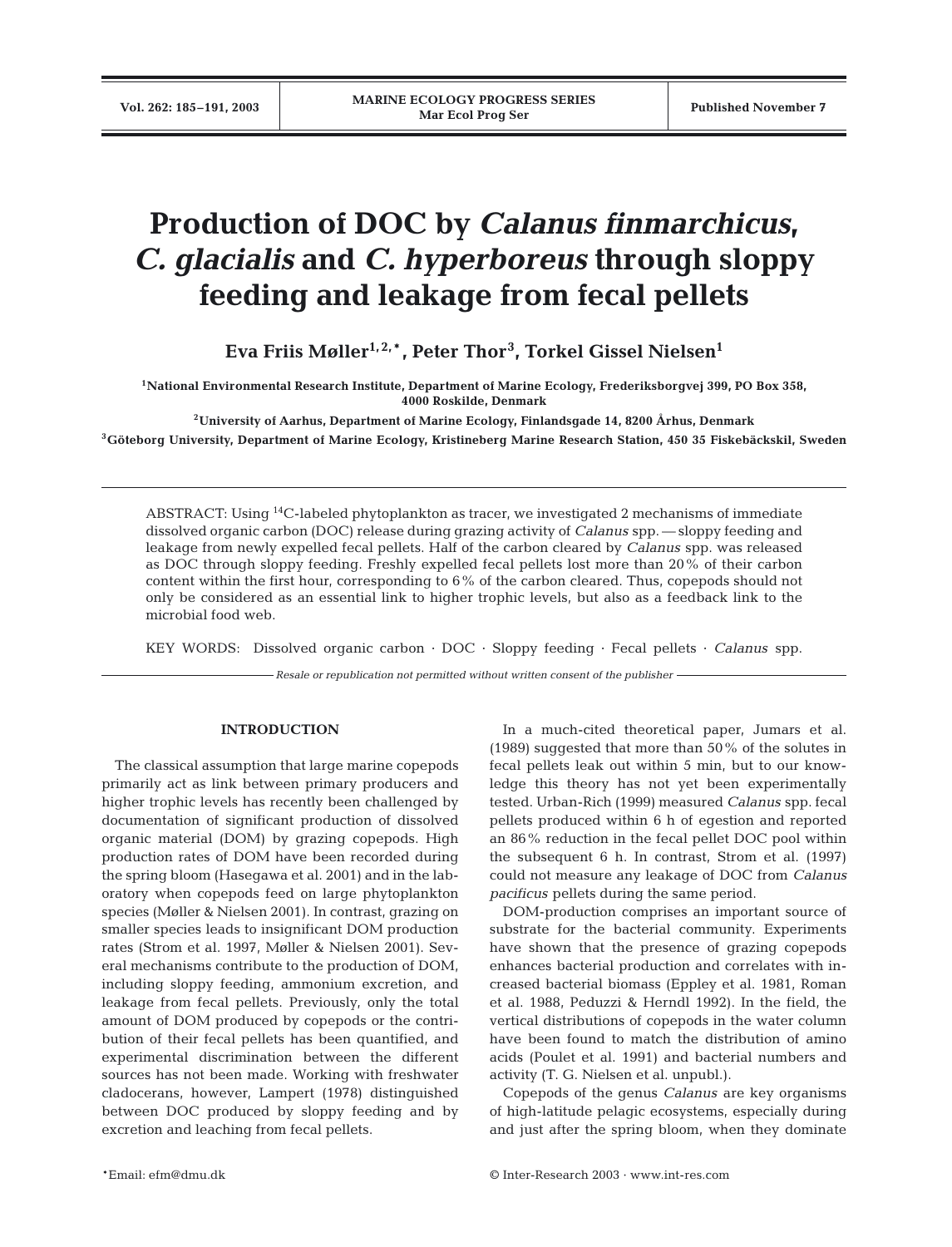the grazer community (Madsen et al. 2001). The aim of the present study was to quantify the immediate DOC production by *C. finmarchicus*, *C. glacialis* and *C. hyperboreus* by sloppy feeding and leakage from newly expelled fecal pellets during simulated springbloom conditions in the laboratory.

# **MATERIALS AND METHODS**

**Sampling.** Phytoplankton and copepods were collected in June 2001 in Disko Bay off the western coast of Greenland at a 250 m deep station located 1 nautical mile from Qeqertarsuaq (Godhavn) (69° 15' N, 53° 33' W). For a description of the area and the pelagic ecology of Disko Bay see Nielsen & Hansen (1995), Madsen et al. (2001) and Levinsen & Nielsen (2002). Phytoplankton were sampled from the subsurface fluorescence peak (between 12 and 45 m) using a 30 l Niskin bottle. The copepods were collected in the upper 50 m with a WP-2 net (200 µm) with a large nonfiltering cod-end, and were subsequently diluted with surface water in a thermo-box. All samples were kept cold and shaded and were brought to the laboratory within 3 h.

**Laboratory conditions.** In the laboratory, all incubations and experiments were carried out in dim light in a temperature-controlled room at 0 to 2°C. Upon arrival at the laboratory, *Calanus finmarchicus, C. glacialis* and *C. hyperboreus* females were immediately sorted out, and were kept in 5 l beakers at 5 to 10 individuals  $l^{-1}$ and fed natural plankton until the start of the experiment the next day. The sampled water was reversefiltered through a 200 µm screen with added B1 medium with Si (Hansen 1989) along with 100 µCi  $NaH^{14}CO<sub>3</sub>$  l<sup>-1</sup>. The filtered water was then incubated for 3 to 4 d at a photon flux density of 320  $\mu$ mol m<sup>-2</sup> s<sup>-1</sup>, resulting in  $4.6 \pm 0.9$  SE doublings (measured as an increase in chlorophyll *a*), which were sufficient to ensure a uniform labeling of the phytoplankton community (Nielsen & Olsen 1989)

To remove dissolved  $^{14}C$ , the incubated phytoplankton was washed prior to the experiment following the procedure described by Møller & Nielsen (2001). In brief, the labeled plankton community was placed in a 1.2 l chamber below a 10  $\mu$ m screen and 5 l of 0.2  $\mu$ mfiltered seawater was pumped through the chamber by a peristaltic pump  $(100 \text{ ml min}^{-1})$ .

**Measurements.** Isotopic activity was measured in 8 ml subsamples separated into particulate organic carbon POC and DOC by filtration through GF/F filters. The filters were transferred to scintillation vials and preserved with 1 ml of 23% formaldehyde. The filtrate was preserved with 0.5 ml of 23% formaldehyde. Inorganic 14C was removed by adding 300 µl 1N HCl, leaving the vials without lids for 24 h prior to the addition of 12 ml of Packard Ultima Gold XR scintillation cocktail. The activity was assessed by liquid scintillation counting in a Beckman LS 1801 scintillation counter. The amount of organic carbon (µgC) used in calculation of DOC and POC concentrations and DOC production rates was calculated by dividing the isotopic activity of the samples (dpm) with the specific activity of the washed phytoplankton (dpm  $\mu$ gC<sup>-1</sup>). The specific activity of the washed phytoplankton was calculated by dividing the measured activity of the phytoplankton samples with the carbon content ( $\mu$ gC ml<sup>-1</sup>). The carbon content was measured in triplicate 40 ml subsamples of the washed phytoplankton filtered onto precombusted GF/F filters using a Carlo Erba Elemental Analyzer (EA 1108). Chlorophyll was measured in duplicate 20 ml subsamples according to Jespersen & Christoffersen (1987). The phytoplankton composition was examined under an inverted microscope.

**Sloppy feeding.** We performed 5 experiments (S1 to S5) with the natural plankton community and 1 experiment (S6) with a single cell culture of *Thalassiosira gravida* (Scandinavian Culture Centre for Algae and Protozoa, University of Copenhagen). Prior to incubation, copepods were starved for a minimum of 6 h to empty their guts. In each experiment, 5 females of each *Calanus* species were incubated individually in 62 ml cell-culture bottles (Nunc) for 30 min with washed  $^{14}$ Clabeled phytoplankton; 5 control bottles contained only <sup>14</sup>C-labeled phytoplankton. Copepods were handled very gently and did not seem to be stressed by handling, as they began feeding immediately after being added to the bottle. At the beginning and end of the experiment, isotopic activity of the phytoplankton was measured in 8 ml subsamples filtered through GF/F filters following the procedure described above.

The chosen incubation time of 30 min was shorter than the expected gut-evacuation time (Maar et al. 2002) so that all  $DO<sup>14</sup>C$  production by the copepods could be assigned to their handling of the food. To ensure that this was actually the case, we checked at the end of the incubation periods to ensure that no fecal pellets had been produced during the experiment. If pellets were found, then the experiment was excluded from the data set. Excretion was not addressed in the sloppy feeding experiments, as they ran for 30 min only, an insufficient period for the labeled carbon to reach potential excretion products.

Individual copepods were transferred to scintillation vials, scintillation cocktail was added and the isotopic activities of the copepods were measured. Ingestion rate *(I)*, i.e. the amount of carbon accumulated in the copepod gut per unit of water per unit time  $(I, \mu q C \text{ ml}^{-1})$  $h^{-1}$ ), was calculated from the isotopic activity of the copepods.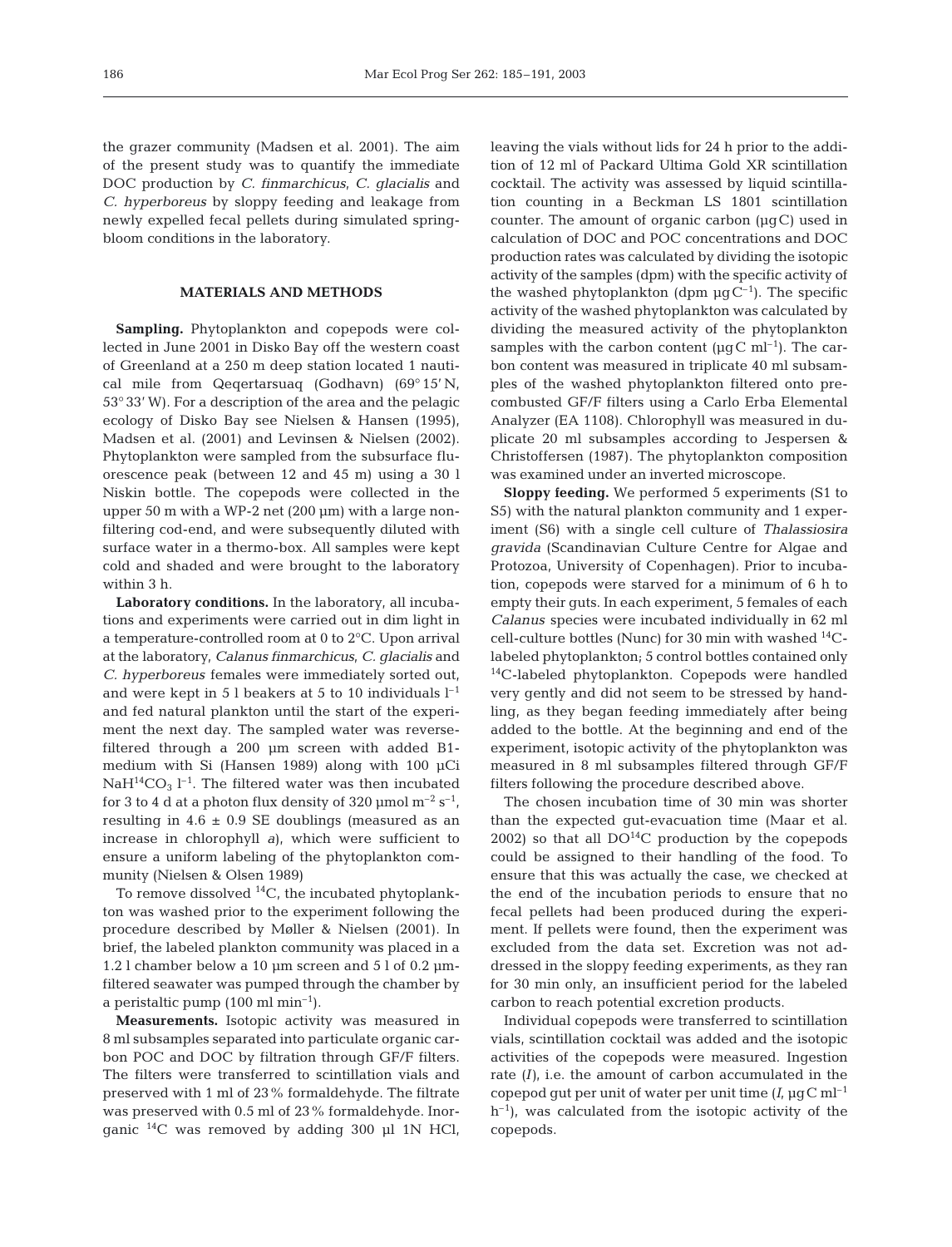The average (avg) POC concentration (POC<sub>avg</sub>,  $\mu$ gC ml–1) was calculated following the method of Frost (1972) simplified by Kiørboe et al. (1982) in the control  $(POC_{P\text{-avg}})$  and copepod-containing bottles  $(POC_{C\text{-avg}})$ from the POC concentration at the start  $(POC_{start})$  and the end  $(POC_{end})$  of the incubation:

$$
POC_{avg} = \frac{POC_{end} - POC_{start}}{ln(POC_{end}) - ln(POC_{start})}
$$
 (1)

The DOC production rate by phytoplankton, i.e. the amount of DOC produced per POC per time (DOC*P*, [ $\mu$ gC  $\mu$ gC<sup>-1</sup>] h<sup>-1</sup>) was calculated from the total DOC production (DOC<sub>*T*</sub>,  $\mu$ gC ml<sup>-1</sup> h<sup>-1</sup>) in the control bottles as:

$$
DOC_{P} = \frac{DOC_{T}}{POC_{P\text{-avg}}}
$$
 (2)

DOC production by the copepods, i.e. the amount of DOC produced due to grazing per unit volume of water per unit time (DOC<sub>C</sub>,  $\mu$ gC ml<sup>-1</sup> h<sup>-1</sup>) was calculated taking into account the DOC production by phytoplankton in the copepod-containing bottle:

$$
DOC_C = DOC_T - DOC_P \times POC_{C\text{-avg}} \tag{3}
$$

The DOC loss rate was calculated from the slope (*a*,  $\mu$ gC [ $\mu$ gC ingested]<sup>-1</sup>) of the linear regression between ingestion/gut content *(I)* and DOC production  $(DOC_C)$ .

$$
DOC_C = a \times I \tag{4}
$$

It also important to determine the DOC production expressed as fraction of the carbon removed from suspension (RFS,  $\mu$ gC ml<sup>-1</sup> h<sup>-1</sup>), i.e. the total food carbon removed per unit volume of water per unit time, which is equal to the ingestion/gut content *(I)* plus the DOC produced by grazing  $(DOC_C)$ :

$$
RFS = DOC_C + I \tag{5}
$$

By combining Eqs.  $(4)$  &  $(5)$ , the loss of DOC as a fraction of RFS ( $\mu$ gC  $[\mu$ gC RFS $]$ <sup>-1</sup>) can be calculated:

$$
DOC_C = \frac{a}{a+1} \times RFS \tag{6}
$$

Since we used *in situ* populations of plankton for our incubations, protozooplankton were also included. This was the case in both the control bottles and the experimental bottles. If the feeding of copepods on protozooplankton is substantial, this could lead to an underestimation of the DOC loss caused by copepods because the biomass and thus feeding activity of the protozooplankton would be highest in incubations without copepods (Nejstgaard et al. 2001).

**Leakage from fecal pellets.** Female copepods were incubated with the labeled plankton in a 5 l container with a false 500  $\mu$ m screen bottom. The copepods were

allowed to feed for 3 to 4 h to replace their gut content with 14C-labeled plankton. To rinse the copepods, the false bottom with the copepods was transferred to 0.5 µm filtered seawater. The copepods were then gently transferred to a 10 cm petri dish with 0.5 µm filtered seawater from which all fecal pellets produced during handling were removed. The copepods were observed under a dissecting microscope and fecal pellets were collected immediately after egestion (within 10 s) using a mouth pipette, and were transferred to 8 ml 0.5 µm filtered seawater in a 10 ml glass vial. Triplicate samples of 10 fecal pellets were transferred to each vial; the total collection took less than 5 min. The experiment was stopped by filtration onto GF/F filters and the isotopic activities of the filter and the filtrate were measured.

Incubations of pellets were performed for periods of 0, 15, 30 and 60 min. Due to the handling time the measurement at one time interval, *t*, represents the leakage from pellets that had been leaking DOC between *t* and a maximum of  $t + 5$  min. Leakage is presented in relation to the middle point of the time interval (see Fig. 2). Leakage of DOC from the fecal pellets was calculated from the DOC /(DOC + POC) ratio in each individual incubation; since each incubation contained a different volume of fecal pellet carbon, a normalization was necessary.

Fecal pellet experiments were performed only with *Calanus finmarchicus* (F2) and *C. glacialis* (F1) as *C. hyperboreus* did not produce enough fecal pellets to carry out this study. This may have been due to the fact that *C. hyperboreus* was at this time preparing to overwinter (Niehoff et al. 2002).

## **RESULTS**

The phytoplankton biomass in the experiments varied between 650 and 2330  $\mu$ gC l<sup>-1</sup> and was dominated by diatoms species characteristic for the spring bloom in Disko Bay (Levinsen et al. 2000) (Table 1).

## **Sloppy feeding**

DOC production by copepods increased as a function of their ingestion (Fig. 1). Negative DOC production values are due to low production of DOC by the copepods relative to the subtracted DOC production by phytoplankton (see 'Materials and Methods'). However, they do not affect the calculations of the release rate, since the latter are based solely on the slope of the regressions. The regression statistic and the DOC production expressed as a fraction of ingested carbon or of carbon removed from suspension are summarized in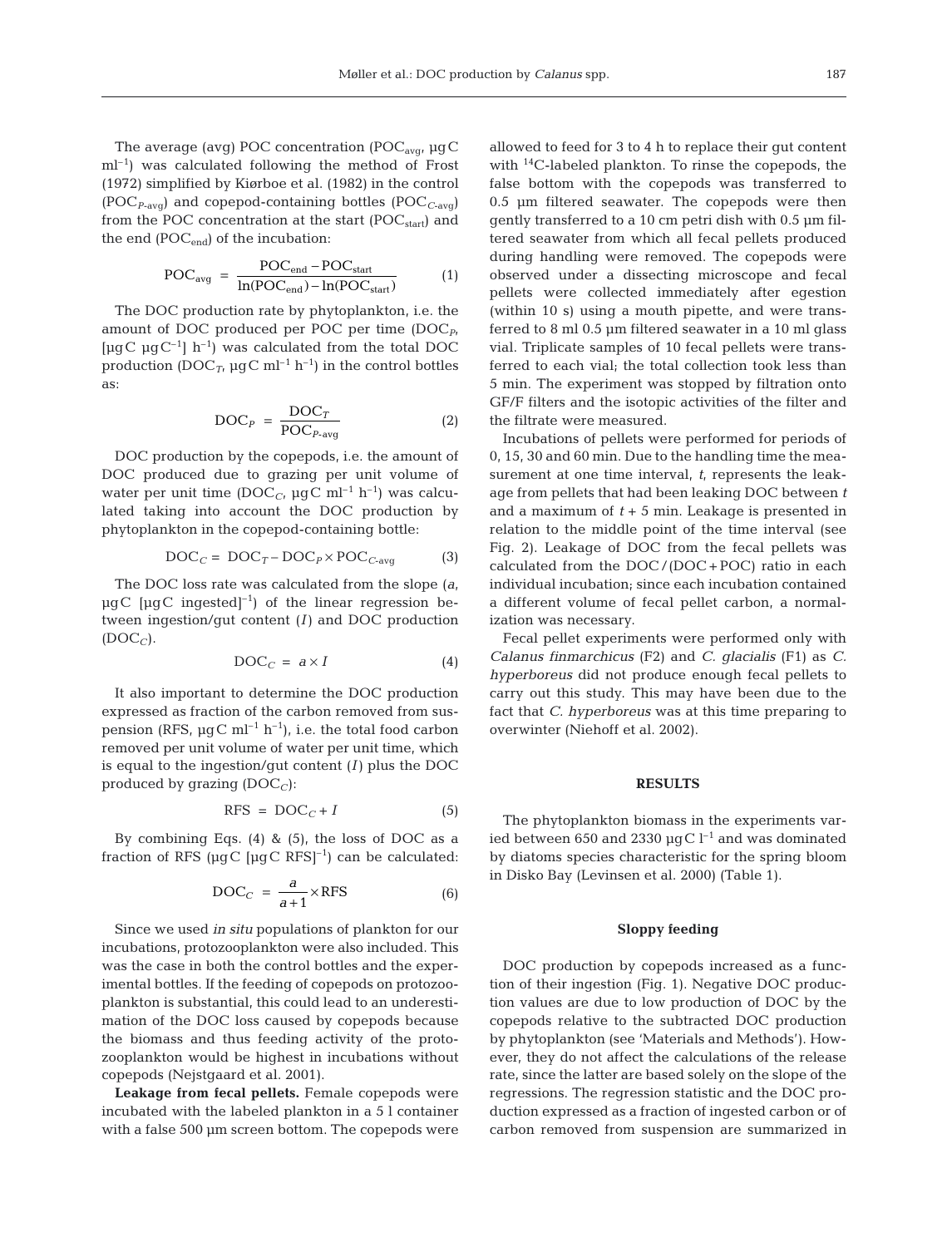

Fig. 1. *Calanus* spp. DOC production by sloppy feeding as a function of ingestion rate (Regressions and statistics in Table 2)

Table 2. The experiment with the diatom culture (S6) was excluded from the overall regressions since we wanted to estimate the DOC production by sloppy feeding on a natural plankton community. It is included in Table 2 only to scale the results of the experiments with natural phytoplankton to those of routine laboratory experiments based on cultured algae.

The remaining data indicated that *Calanus* spp. lost 49% of the carbon they removed from suspension. The individual regressions for the 3 species gave comparable loss rates (Table 2). The slopes of the regressions for all 3 species were not significantly different (Student's *t*-test between the individual regressions:  $p > 0.1$ ). If alternative regressions are made from each

Table 1. Phytoplankton concentration and composition in experiments determining DOC production by sloppy feeding (Expts S1 to S6) and leakage from fecal pellets (Expts F1 and F2). Date: sampling date (2001); Biomass: initial experimental biomass

| Expt           | Date    | <b>Biomass</b><br>$\mu$ q C l <sup>-1</sup> | Dominant<br>species                                  |
|----------------|---------|---------------------------------------------|------------------------------------------------------|
| S1, F1         | June 6  | 1998                                        | <i>Thalassiosira</i> spp.<br>Chaetoceros spp.        |
| S <sub>2</sub> | June 10 | 1524                                        | <i>Thalassiosira</i> spp.<br>Chaetoceros spp.        |
| S3, F2         | June 11 | 653                                         | <i>Thalassiosira</i> spp.<br><i>Chaetoceros</i> spp. |
| S <sub>4</sub> | June 17 | 767                                         | Chains of pennate<br>diatoms                         |
| S <sub>5</sub> | June 20 | 943                                         | Thalassiosira spp.<br><i>Chaetoceros</i> spp.        |
| S6             | Culture | 2333                                        | T. gravida                                           |

experimental date using the data from all 3 species of *Calanus* the loss of DOC varies more, but with weaker statistical power, probably because of the smaller sample numbers (Table 2).

#### **Leakage of DOC from fecal pellets**

For *Calanus finmarchicus* fecal pellets, the DOC/ (DOC + POC) ratio increased from 0.13 at the first measurement to a maximum of 0.28 after 15 min. For *C. glacialis* pellets, the DOC/(DOC + POC) ratio increased from 0.05 to 0.24 after 60 min (Fig. 2). A hyperbolic equation proved the best fit of the data:

*Calanus finmarchicus*:

$$
\frac{\text{DOC}}{\text{DOC} + \text{POC}} = \frac{0.28 \pm 0.03 \times t}{2.46 \pm 1.95 + t}, \text{ r}^2 = 0.36, \text{ p} = 0.039 \text{ (7)}
$$

*Calanus glacialis*:

 $\frac{\text{DOC}}{\text{DOC} + \text{POC}} = \frac{0.41 \pm 0.16 \times t}{44.3 \pm 33.8 + t}$ ,  $r^2 = 0.79$ ,  $p = 0.001$  (8) DOC

where *t* is time in minutes.



Fig. 2. *Calanus* spp. Mean (±SE; n = 3) DOC production by leakage from fecal pellets presented as the DOC/(DOC+POC) ratio as function of time. For *C. finmarchicus* at 2.5 min, n = 2 and error bar was too small to be included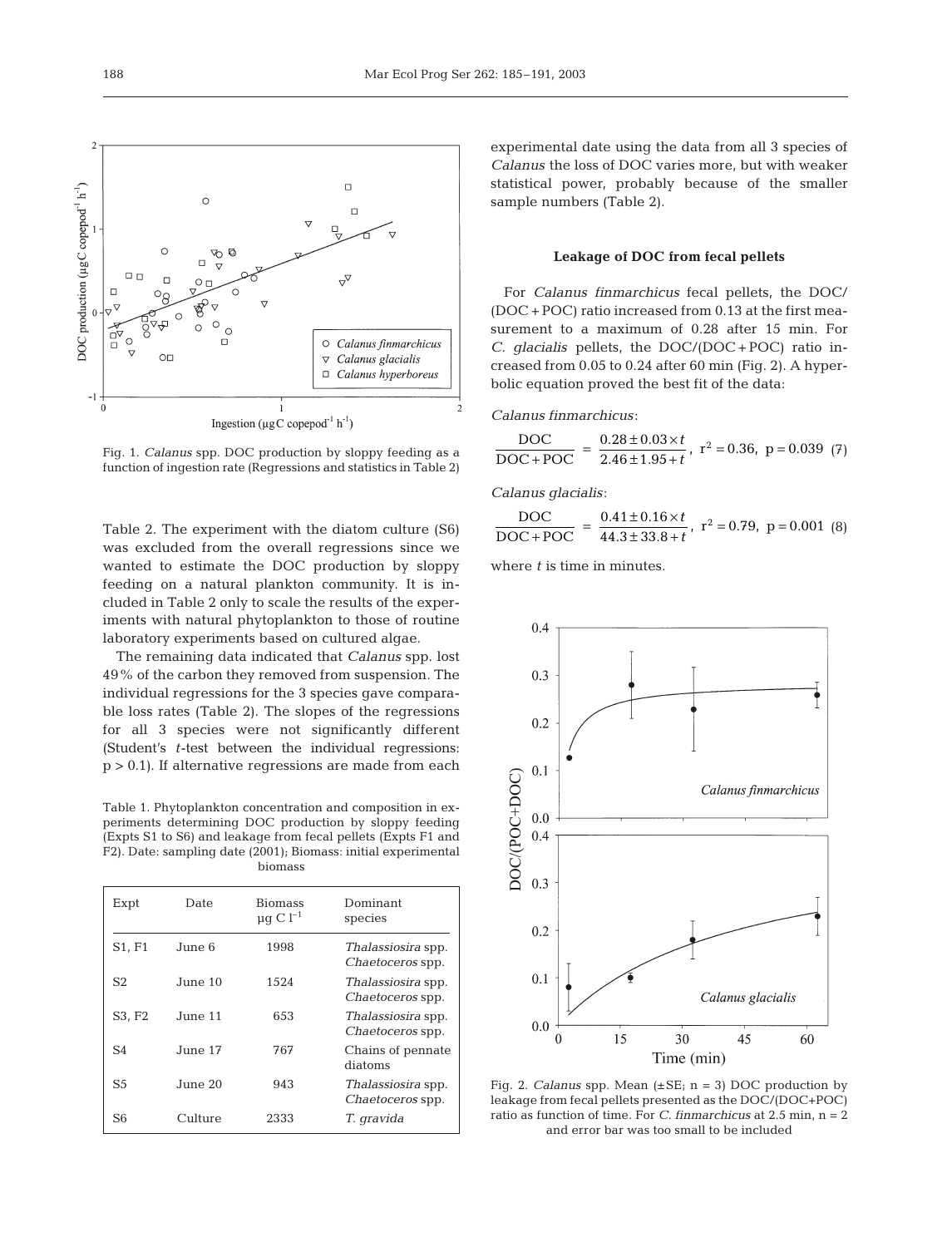Table 2. *Calanus* spp. DOC production by sloppy feeding. Loss rate expressed either as slope *(a)* of linear regression between DOC production and carbon ingestion (Fig. 3) or as fraction of carbon removed from suspension:  $a/(a+1)$ . Statistic is for the determination of slope *a*. (–S6): Expt 6 excluded; Removed: removed from suspension. For further details see 'Materials and methods'

| Expt                     | Ingested <sup>-1</sup><br>$a \pm SE$ | DOC-production<br>$Removed-1$<br>$a/(a+1)$ | n  | $r^2$ | p        |
|--------------------------|--------------------------------------|--------------------------------------------|----|-------|----------|
| All $(-S6)$              | $0.97 \pm 0.10$                      | 0.49                                       | 61 | 0.57  | < 0.0001 |
| C. finmarchicus (–S6)    | $0.90 \pm 0.42$                      | 0.48                                       | 23 | 0.14  | 0.04     |
| $C.$ qlacialis $(-S6)$   | $0.69 \pm 0.12$                      | 0.41                                       | 21 | 0.63  | < 0.0001 |
| C. hyperboreus (-S6)     | $0.90 \pm 0.19$                      | 0.47                                       | 17 | 0.59  | 0.0003   |
| S1                       | $1.19 \pm 0.28$                      | 0.54                                       | 11 | 0.67  | 0.02     |
| S <sub>2</sub>           | $0.25 \pm 0.54$                      | 0.20                                       | 12 | 0.02  | 0.64     |
| S <sub>3</sub>           | $0.67 \pm 0.58$                      | 0.40                                       | 10 | 0.14  | 0.28     |
| S <sub>4</sub>           | $0.35 \pm 0.17$                      | 0.26                                       | 13 | 0.29  | 0.06     |
| S <sub>5</sub>           | $0.39 \pm 0.15$                      | 0.28                                       | 15 | 0.34  | 0.02     |
| S <sub>6</sub> (culture) | $1.01 \pm 0.36$                      | 0.50                                       | 20 | 0.28  | 0.01     |

#### **Fate of carbon processed by** *Calanus* **spp.**

The estimates of DOC production by sloppy feeding and leakage from fecal pellets were used to model the fate of carbon removed from suspension by *Calanus* spp. (Fig. 3). Leakage from fecal pellets is assumed to be 28%, the maximum estimated from the regression for *C. finmarchicus,* since the estimate for *C. glacialis* did not saturate within the experiment. For the sloppy feeding estimate, the regression estimate for *Calanus* spp. has been used, i.e. it is assumed that 49% of the





carbon removed from suspension was lost by sloppy feeding. Assimilation efficiency is assumed to be 60% (Conover 1966). The budget illustrates that 49% of the carbon removed from suspension by *Calanus* spp. was immediately released to the DOC pool through sloppy feeding, 31% was assimilated and 20% was egested. The leakage of DOC from fecal pellets was only 6% of the carbon originally removed from suspension, and only 15% of the carbon remained for potential sedimentation. Higher or lower assimilation efficiency will not influence the fraction of the carbon produced by sloppy feeding, but only the fraction that is assimilated and the fraction in the fecal pellets. The

reported range of assimilation efficiencies for arctic *Calanus* spp. is 40 to 87% (Conover 1966). These efficiencies result in a leakage of DOC from fecal pellets of 9 to 2% of the carbon originally removed from suspension, while 22 to 5% of the carbon will be left for potential sedimentation.

## **DISCUSSION**

The results of the present study emphasize the diverse roles of *Calanus* spp. in the pelagic food web. These copepods are not only important vectors of carbon transfer to higher trophic levels, but also fuel the bacterial community through production of DOC. To our knowledge, the results presented herein are the first attempt to distinguish and quantify the sources of DOC produced by pelagic copepods.

Our results corroborate the model predictions of Jumars et al. (1989) that a significant leakage from copepod fecal pellets takes place within the first few minutes after release. Within the first hour, fecal pellets produced by *Calanus finmarchicus* and *C. glacialis* lost more than 20% of their organic carbon (Fig. 2). Nevertheless, we found that the amount of DOC produced by leakage from fecal pellets was low compared to the amount produced by sloppy feeding (6% compared to 49%, respectively, Fig. 3). This agrees with the suggestions of Hasegawa et al. (2001) and Møller & Nielsen (2001) that sloppy feeding is the key factor in the large amounts of DOC produced during copepod grazing activity. These studies did not experimentally discriminate between sources of dissolved material, but they did nonetheless show a total release of up to 91% of dissolved organic or inorganic nitrogen removed from suspension and 69% of carbon removed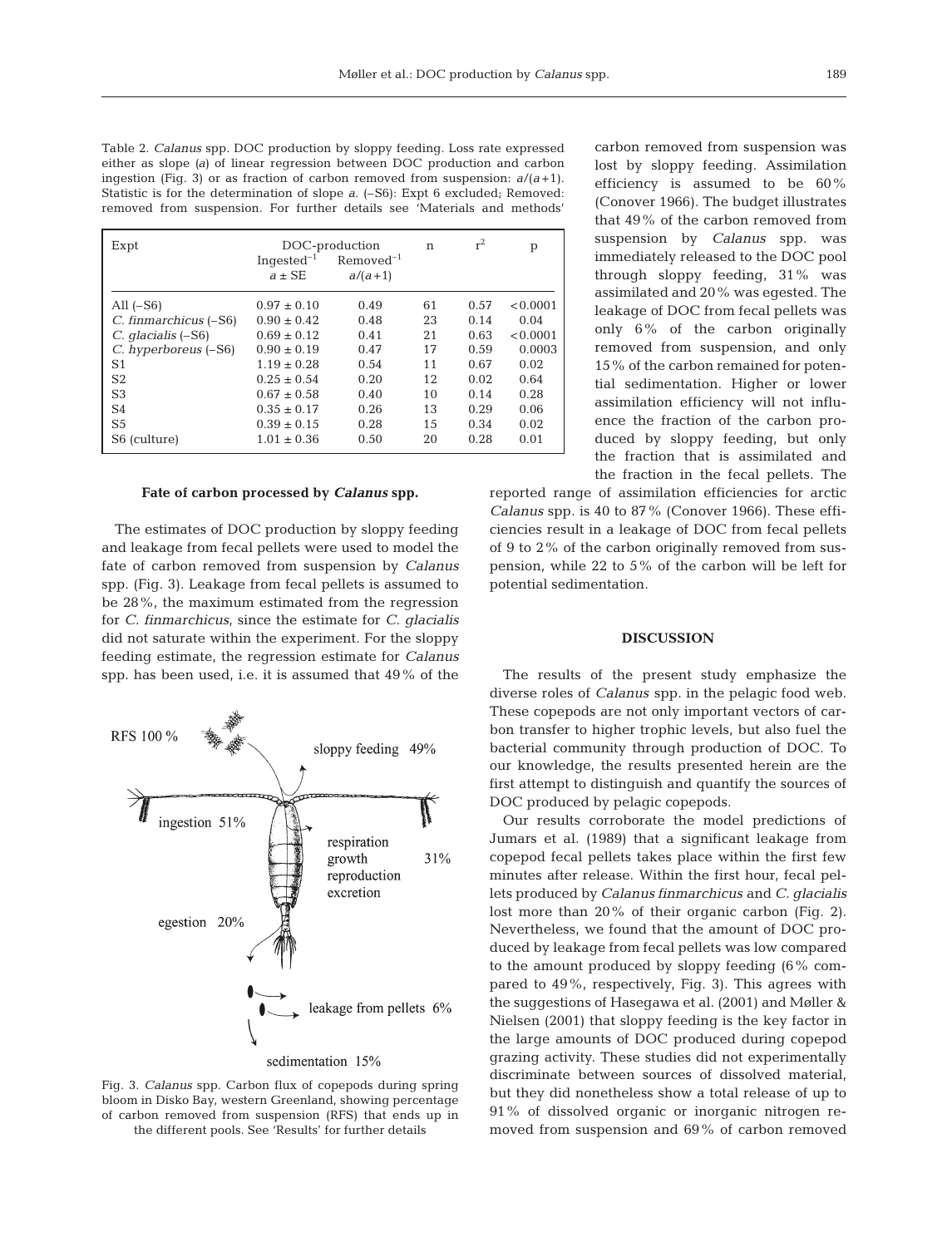from suspension, respectively. Strom et al. (1997) found low total DOC production rates and suggested sloppy feeding to be of minor importance when *Calanus pacificus* were grazing on a relatively small-sized phytoplankton, while Copping & Lorenzen (1980) found that DOC loss was no higher than 24% of carbon removed from suspension when *C. pacificus* grazed on both small- and large-sized phytoplankton species. The results from the latter study could, however, have been biased, as bacteria could have taken up a substantial part of the produced DOC during the relatively long incubation time of 48 h. To our knowledge, the only other study discriminating between DOC produced by sloppy feeding and that produced by excretion and leaching from fecal pellets was performed in freshwater with cladocerans, which differ from copepods in their feeding mode and fecal pellet structure (Lampert 1978). However, in Lampert's study, up to 17% of the ingested carbon was lost as DOC due to sloppy feeding when the prey was large, while only 4% was lost when the cells were small enough to be swallowed whole. The contribution of DOC from excretion and leakage from fecal pellets resulted in a total loss of 10 to 17% of the carbon removed from suspension.

During our study, the experimental conditions mimicked a spring bloom with a dominance of diatoms. The relative importance of the 2 DOC pathways from copepods will vary as a function of seasons. When the available prey is composed of smaller cells, e.g. during summer, DOC production by sloppy feeding will probably be lower and relatively more carbon will be available for assimilation. Moreover, egestion will be greater, thus giving rise to a higher potential leakage of carbon from fecal pellets. However, were sloppy feeding assumed to be zero in the budget in Fig. 3, the DOC leakage from fecal pellets would still only represent 11% of the carbon removed from suspension. Using a lower assimilation efficiency of 40% (Conover 1966) will only increase this fraction to 17%. Thus, high DOC production rates by copepods will occur only when the contribution by sloppy feeding is large.

The release rate of carbon from fecal pellets declines after the first hour (Fig. 2), suggesting that most of the solutes have leaked out by this time. Our measurements included the diffusion of DOC from the fecal pellets (Jumars et al. 1989), as well as degradation of POC to DOC by fecal pellet-associated bacteria arising from the intestine. Bacterial degradation was probably insignificant during the 1 h duration of our experiment (Hansen et al. 1996). However, if fecal pellets were incubated for a longer period, bacterial POC degradation would continue after diffusion has ceased, i.e. more DOC would be released. Previous studies of the leakage and degradation of fecal pellets were not experimentally designed to allow estimation of the

importance of leakage during the period immediately following release, as fecal pellets were collected after 2 to 6 h. Hence, conclusions of no detectable leakage from pellets (Strom et al. 1997) may not be correct and the importance of this factor may actually be severely underestimated (Hansen et al. 1996, Urban-Rich 1999, Thor et al. 2003).

It should be noted, however, that the leakage from fecal pellets measured in the present study was probably influenced by the relatively high food concentrations of diatoms in our experiment. High food concentration may lead to faster gut-passage, leaving more solutes in the pellets (Jumars et al. 1989). In addition, low assimilation efficiency has been shown for copepods grazing on diatoms (Besiktepe & Dam 2002). The phytoplankton concentration in our experiment (Table 1) was, however, not unrealistically high compared to the 10 to 15  $\mu$ gchl *a*  $l^{-1}$  commonly found during the spring bloom in Disko Bay (Levinsen et al. 2000), and the maximum value of 31  $\mu$ gchl *a* l<sup>-1</sup> recorded in the maximum chlorophyll depth during the present investigation (T. G. Nielsen et al. unpubl.). Thus, the observed rates of DOC production from sloppy feeding and leakage of fecal pellets can be considered credible for such a bloom situation.

Another factor that might have biased our rate estimates was the specific labeling of the phytoplankton. Low molecular weight substances, which dominate the cytosol of the phytoplankton cells, are normally labeled first (Nielsen & Olsen 1989). Non-uniform labeling would, therefore, probably lead to overestimation of sloppy feeding. Furthermore, assimilation in the copepod gut is high for these substances, and leakage from fecal pellets may therefore be underestimated. However, the phytoplankton used in the present experiment was labeled over almost 5 generations, a period suggested by Nielsen & Olsen (1989) to be sufficient for uniform labeling.

During the spring bloom in Disko Bay, the dominating copepods of the genus *Calanus* lost almost half of the carbon they removed from suspension as DOC, primarily due to sloppy feeding. In conclusion, the present study stresses the need for a broader view of the role of copepods in the food web. They should be considered not only an essential link to higher trophic levels, but also a significant feedback-link to the microbial food web.

*Acknowledgements.* The present study was financially supported by the Nordic Arctic Research Programme Grant # 50- 031, by the Danish Natural Science Research Council Grant # 51-00-0415, Grant # 9801391 and Grant # 9700196, and by NorFa mobility stipendium # 010031. The Arctic station Qeqertarsuaq, University of Copenhagen, provided an excellent working platform on land. F. Steffens, captain of RV 'Maja S', provided great technical support. We gratefully